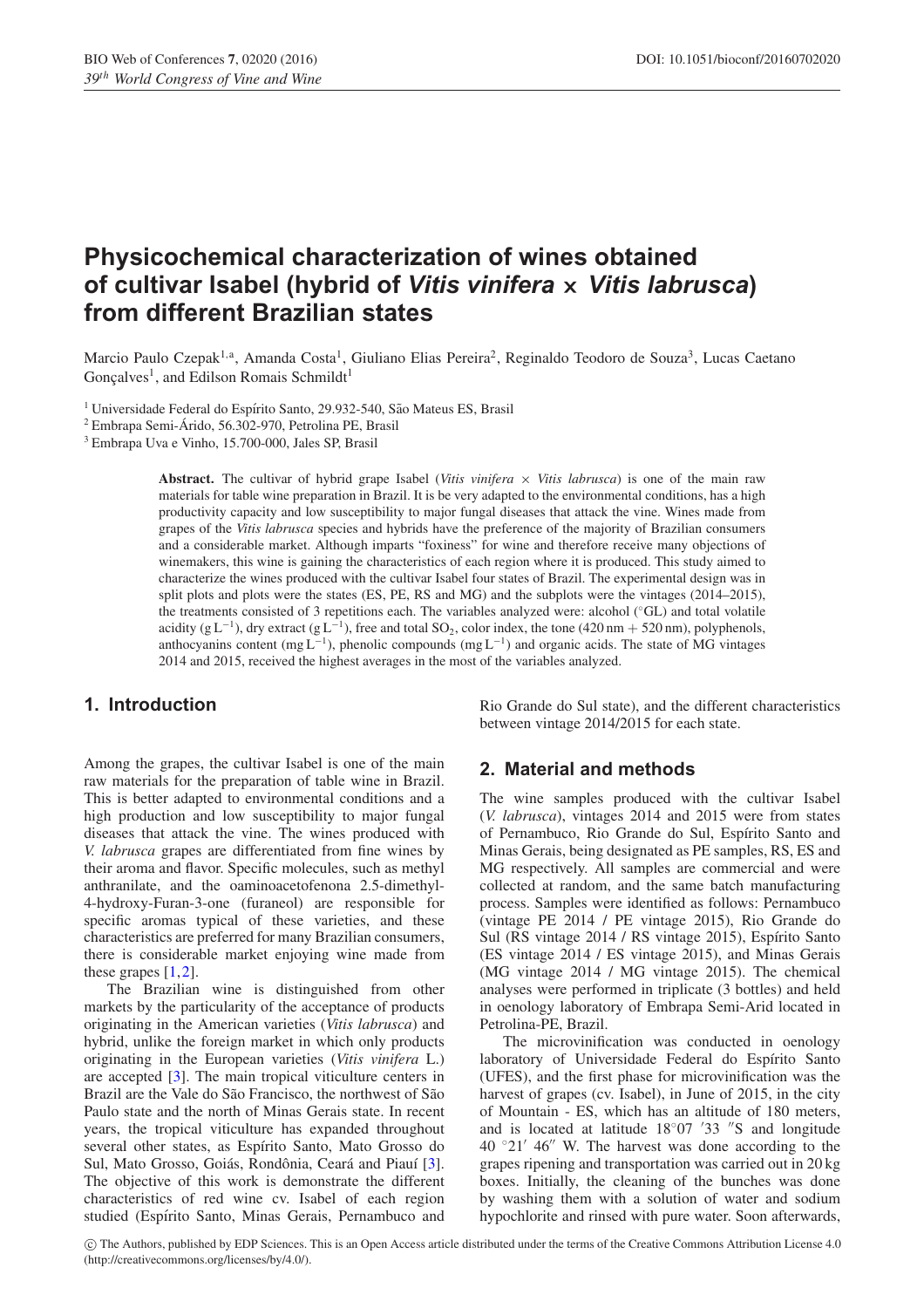the berries were separated from the rachis, and smashed up. The mash was placed into 20 L acrylic carboy, adapted to brew valve (airlock) and fermented in a room with a temperature of 23 to 25◦C. Each container had a total of 15 kg of grapes.

The fermentation period was 10 days, with two daily remounting. After this time, racking was made (separation of solid and liquid part of the must). The racking occurred 15, 30 and 45 days after racking, where, in the end, another dose of potassium metabisulfite K<sub>2</sub>S<sub>2</sub>O<sub>5</sub> (0.33 g L<sup>-1</sup>) was added. The stabilization was done during 10 days and after this period the wine was filtered and bottled. With 15 L of must was generated 10L of wine. The chemical analyzes were performed in triplicate (3 bottles) and held in oenology laboratory of Embrapa Semi-Arid, located in Petrolina-PE.

#### **2.1. Relative density, alcohol content (**◦**GL), and dry extract (g L**<sup>−</sup>**<sup>1</sup>)**

The relative density, alcohol content (◦GL), and dry extract  $(g L^{-1})$  were determined through analyses adapted by the enology laboratory of Embrapa Semi-Arid, based on the analysis described by AOAC (1998) and Ministério da Agricultura, Pecuária e Abastecimento – MAPA [[4\]](#page-6-3). To determine the density hydrostatic balance (Gilbertini model Super Alcomat) was used, obtaining the value of the parameter from the reading 80 mL of each sample with the temperature at 20◦C. The alcohol content of the wines was determined after the distillation of wine by drag steam distiller in Super DEE (Gilbertini R). To this, 100 mL of sample, 10 mL of calcium oxide and 12% and 3 drops of antifoam agent in a volumetric flask were added. After cooling the distillate obtained from each sample, we proceeded to the measurement of alcohol content from the reading thereof in hydrostatic balance (Gilbertini R), a temperature of 20◦C and the result was obtained by scanning 100 ml of the sample and expressed in % V/V [\[5\]](#page-6-4).

The dry extract was determined by the difference between the reading of pure wine sample and reading the dealcoholized sample by steam distillation [\[5\]](#page-6-4). For this, we used the reading Module AlcoMat-2 of Hydrostatic balance Densi-Mat, which determines the value of the total dry extract of wines or musts with a density between 0.990 and 1.160 at a temperature between 15 and 25 $\mathrm{^{\circ}C}$  in g L<sup>-1</sup>.

## **2.2. pH**

The pH (potential of Hydrogen), was measured with the aid of pH meter (Tecnal, Tec model-3MP), previously calibrated with pH 4.00 buffer solution pH 7.00 and temperature 20◦C.

## **2.3. Volatile acidity**

For the determination of volatile acidity, the methodology adapted from the Ministério da Agricultura, Pecuária e Abastecimento – MAPA, according: Métodos de Análises *de Bebidas e Vinagres* [\[4](#page-6-3)] and procedures of the OIV were used. 20 mL of wine sample was distilled with the Oenochemical Distilling Electronic Unit (Gilbertini model Super DEE) until 240 ml of distillate, with 100 ml of distillate titrated with 0.1N NaOH and phenolphthalein indicator and the remainder was used to corrections, titrating the same with 0.02N iodine and starch indicator to discount the free  $SO_2$  and total. The volatile acidity was calculated and corrected in grams per liter expressed as acetic acid.

$$
VAC(g \cdot L^{-1}) = \{ [10. (n1 - (n2.0.1) - (n3.0.005)] \cdot 006 \}
$$

where:

VAC: Volatile acidity corrected;

N1: volume in mL of sodium hydroxide used in the first titration;

N2: Volume in mL of iodine used in the second degree;

N3: Volume in ml of iodine used in the third degree.

## **2.4. Total acidity**

The determination of the total acidity of the wine was performed using the methodology of [\[4\]](#page-6-3), which is the titration of the acid with a standardized solution of sodium hydroxide 0.1N to reach pH 8.2, at which point occurs the neutralization of acids. Aliquots of 5 mL of wine were diluted in 50 mL of deionized water for analysis. A mini magnetic stirrer (Tecnal, TE-0853 model) and pH meter (Tecnal, Tec-3MP model) previously calibrated according to manufacturer's recommendations were used.

Total acidity  $(g L^{-1}) = V_{\text{NaOH}} \cdot 1.5$ .

#### **2.5. Free and total sulfur dioxide**

For the determination of free sulfur dioxide was added to 25 mL of sample, 2.5 mL of sulfuric acid 1:3 (v:v) and 2 mL of 1% starch solution (indicator) was titrated with Solution 0.02N iodine to the turning point. The determination of total sulfur dioxide was done by pipetting up 25 mL of the sample, adding 12.5 mL of sodium hydroxide 1N and leaving at rest for 15 minutes. After this time was added 5 mL of sulfuric acid 1:3 (v:v) (diluted in distilled water) starch solution and 2 mL of 1% and titrating with 0.02N iodine solution to the turning point. To determine the total or free sulfur dioxide concentration  $(mg L^{-1})$  present in the samples was the calculation by the equation:

 $\mathrm{SO}_{2\,\mathrm{free\,ortotal}}(\mathrm{mg\,L}^{-1}) = \mathrm{V}_{\mathrm{used}}\cdot\mathrm{N}\cdot\mathrm{fc}\cdot32\cdot100/\mathrm{V}_{\mathrm{sample}}$ 

where:

Vused – volume in mL of iodine solution used in titration; N: Normality of the iodine solution (0.02N); Fc: correction factor of iodine solution; Vsample: Sample volume used (1mL).

## **2.6. Total polyphenols index (TPI)**

The total polyphenol content is characterized by measuring the absorbance of the blue color of the benzene cycles the majority of tannins by spectrophotometer [\[6](#page-7-0)]. To measure the TPI diluted wine 1:100 with distilled water and held reading the absorbance at 280 nm in a quartz cuvette of 10 mm optical path in a spectrophotometer UV/VIS, wherein the polyphenol content was the expression calculated as follows:

 $TPI(I 280 nm) = Reading \times dilution.$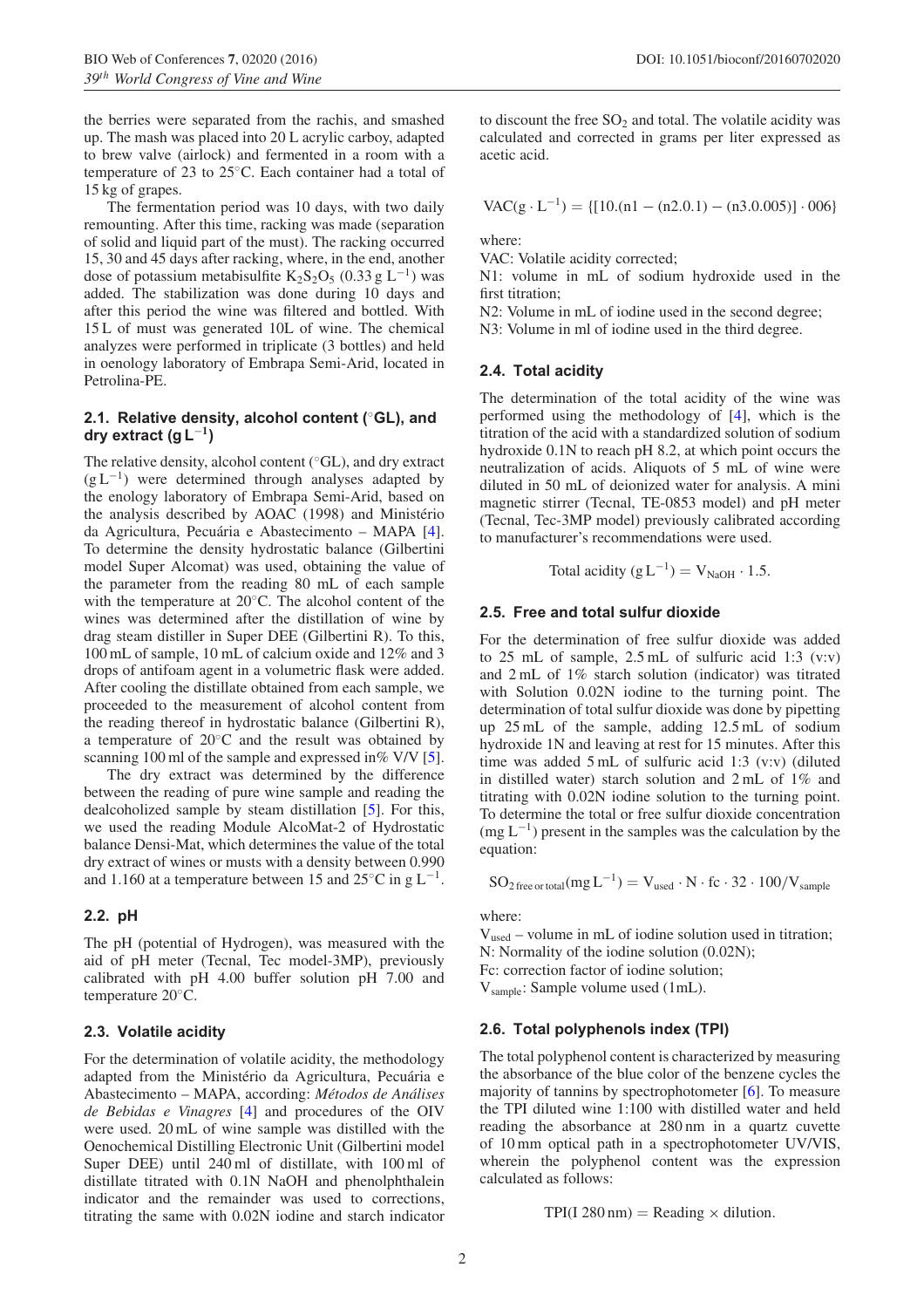## **2.7. Total monomeric anthocyanins**

The methodology used in the determination of total anthocyanins in wines was the pH difference. Two buffer solutions were prepared, a 0.025 M potassium chloride P.A with hydrochloric acid until the pH reach 1.0, the other sodium acetate added to 0.4M P.A hydrochloric acid to pH 4.5. The wine samples were diluted (1/10) with the buffer solutions and the reading was made at 520 nm and 700 nm, in the buffer pH 1.0 and pH 4.5. The reading was performed at 700 nm to discount the turbidity of the sample. The value of the final absorbance  $(A_F)$  was calculated from the equation:

$$
A_F = (A_{520\,\text{nm}} - A_{700\,\text{nm}})_{pH.1.0} - (A_{520\,\text{nm}} - A_{700\,\text{nm}})_{pH4.5}.
$$

The pigment concentration in the sample was calculated and represented as cyanidin-3-glucoside, according to the equation:

Anthocyanin(mg  $L^{-1}$ ) = (A<sub>F</sub> · PM · FD · 1000)/( $\varepsilon$  · 1)

where:

 $PM =$  anthocyanin molecular weight (449.2);

 $DF =$  dilution factor (10);

 $\varepsilon$  = molar absorptivity of cyanidin 3-glucoside (26900).

## **2.8. Color and tone**

The procedure used for determining the color intensity and hue of the wine was the spectrophotometric method described by Rizzon [\[1\]](#page-6-0). To do, a reading the absorbance of the wine samples held was made without dilution after centrifugation for 5 minutes at 3000 rpm by placing an aliquot of each sample in quartz cuvette with 0.5 cm light path at a wavelength of 420 (detected yellow tones), 520 (detect red tones) and 620 nm (detects purple tones / lilac) using spectrophotometer Biomol brand, SP-220 model. The result of the wines staining intensity was obtained from the sum of the absorbance of the samples for the three wavelengths and the color tone by the ratio of absorbance at wavelengths of 420 nm and 520 nm.

## **2.9. Chromatography (phenolic compounds)**

Phenolic compounds were determined by HPLC on a chromatograph (Alliance e2695 model) equipped with quaternary solvent pump and autosampler coupled with DAD and fluorescence detection (FD), according to the methodology described by Natividadeet et al [\[7](#page-7-1)]. The data collection and analysis were performed using the Empower  $^{TM}2$  software (Milford, USA). In the DAD detection of compounds was performed at 280 nm for gallic acid, gallate epiacatequina and epigalatocatequina gallate; 360 nm for kaempferol-3- O-glucoside, isorhamnetin-3-O-glucoside, kaempferol-3- O-glucoside, quercetin piranosídeo, quercetin, cutin; 520 nm for Pelargonidin-3-O-glucoside, malvidin 3.5-di-O-glucoside, petunidin 3-O-glucoside, malvidin-3- O-glucoside, peonidin-3-O-glucoside, petunidin 3-Oglucoside clorídeo, cyanidin-3.5-di-O-glucoside, cyanidin-3-O-glucoside; 320 nm for caffeic acid, cinnamic acid, chlorogenic acid, p-coumaric acid, trans-resveratrol; and fluorescence with excitation at 280 nm and emission at 320 nm for catechin, epicatechin, procyanidin A2, procyanidin B1, procyanidin B2.

The limit of detection ranged from 0.001 to 0.19 mg  $L^{-1}$  and  $R^2$  was always greater than 0.983 for all compounds tested. The column used was a Gemini-NX C18,  $150 \times 4.60$  mm,  $3 \mu$ m particle inside, and pre-Gemini-NX C18 column,  $4.0 \times 3.0$  mm, both manufactured by Phenomenex. The oven temperature was maintained at 40◦C, injection volume was 10 uL (wine previously filtered through a 0.45 uM membrane; Allcrom Phenomenex, USA) and the flow rate was  $0.5$  mL min<sup>-1</sup>. The gradient used for the separation is 0 min:  $100\%$  A; 10 min: 93% A and % B 7; 20 min: 90% A and 10% B; 30 min: 88% A and 12% B; 40 min: 77% A and 33% B; 45 min: 65% A and 35% B, 55 min: 100% B, where solvent A is a phosphoric acid solution and 0.85% solvent B is acetonitrile.

## **2.10. Chromatography (organic acids)**

Quantitation of tartaric, malic, citric, lactic, succinic, acetic acid was performed using chromatograph (model Alliance e2695) coupled with a diode array detector (DAD), following the methodology described by Rybka et al [\[8](#page-7-2)]. The samples were filtered through a 0.45 uM membrane and injected in triplicate. The wavelength of 210 nm was maintained for tartaric, malic, citric, lactic, succinic and acetic acid, with a 15 min run time, and flow rate of 0.6 mL min<sup>−</sup><sup>1</sup> at 26◦C and injection volume of 10 uL. The column used was a Gemini-NX C18 column (150  $\times$ 4.60 mm, with internal particles 3 mM) and the guard column was a Gemini-NX C18 column  $(4.0 \times 3.0 \text{ mm})$ both manufactured by Phenomenex $\mathcal{B}$ . The liquid phase was composed of a 0.025 M solution of  $KH_2PO_4$  acidified with  $H_3PO_4$  to pH 2.6.

## **2.11. Statistics**

Analysis of variance was performed and means were compared by Tukey test (p 0.01) using the ASSISTAT software, version 7.7 beta [\[9](#page-7-3)].

# **3. Results and discussion**

When held in wines, the physic-chemical analysis in addition to presenting a legal requirement for marketing guide the control of any fault detection and quality that can occur throughout the production chain [\[10](#page-7-4)]. These analyzes also inform important aspects such as color, structure, quality and possible changes caused by microbiological agents or the use of oenological practices and inappropriate products in wines [\[11\]](#page-7-5).

The Brazilian law establishes the following standards for table wine: alcohol content of 8.6% to 14% by volume; maximum total acidity of 130.0 mEq  $L^{-1}$ , maximum volatile acidity of 20.0 mEq  $L^{-1}$ ; maximum sulfur dioxide free of 0.35 g  $L^{-1}$ . For the classification of the total sugar content, dry wine are those with up to  $5.0 g L^{-1}$  sugar; dried through maximum of 20 g  $\hat{L}^{-1}$  and minimum of 5.1 g  $L^{-1}$ ; and sweet or smooth wines are those with higher levels of 20.1 g  $L^{-1}$  [\[12](#page-7-6)]. Tables 1, 2 and 3 show the values obtained in enoquímicas analysis, and demonstrate that the wines sold in different study regions are within the standards required by the Brazilian law, compared to the analyzes.

Factors affecting the alcohol content can be divided as those which are not linked to the elaboration of the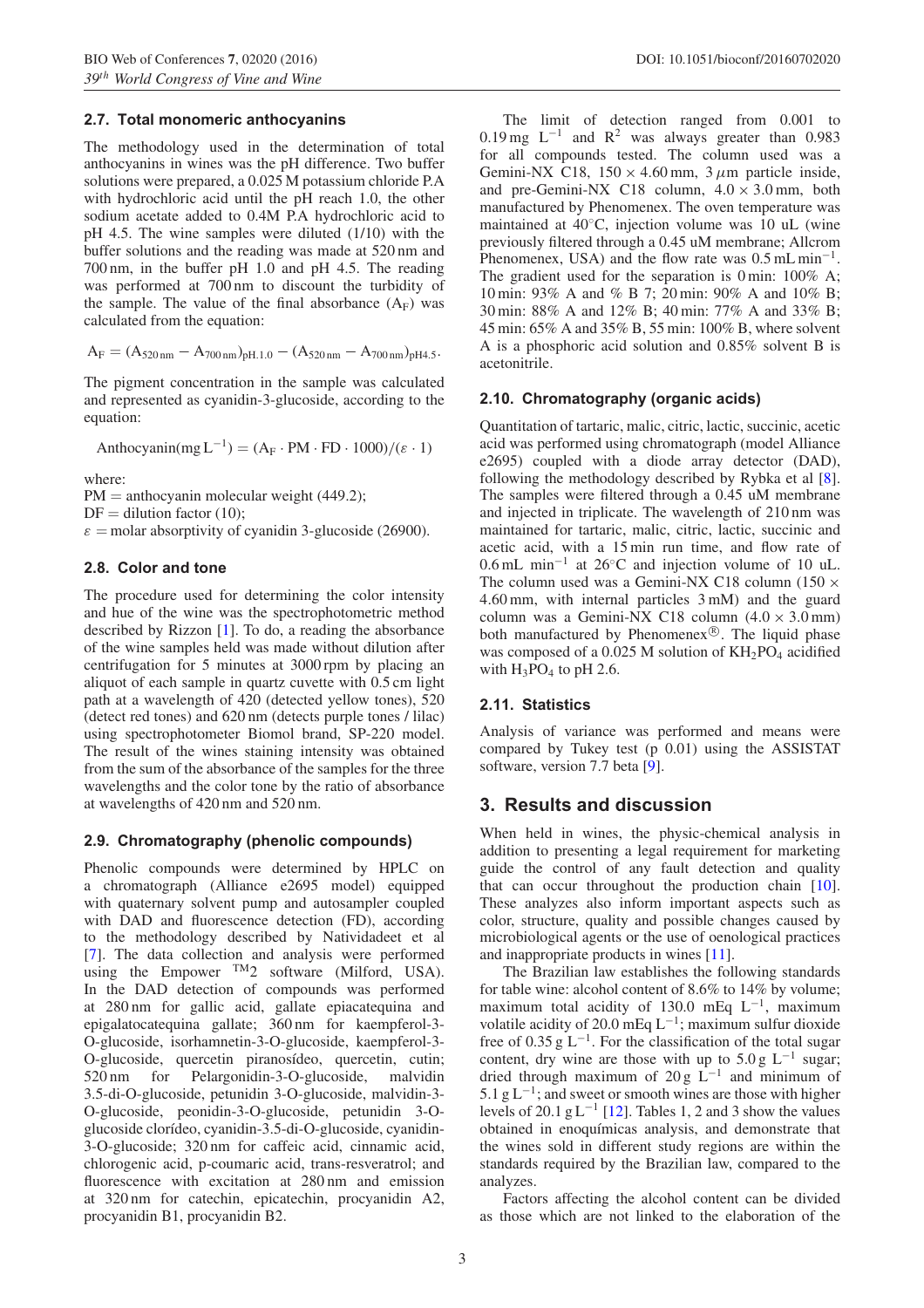|               |                          |                          |                            | Analysis                 |                          |                      |
|---------------|--------------------------|--------------------------|----------------------------|--------------------------|--------------------------|----------------------|
| <b>States</b> |                          | Density                  |                            | $(^{\circ}GL)$           | Dry extract $(g L^{-1})$ |                      |
|               | Vint. 2014               | Vint. 2015               | Vint. 2014                 | Vint. 2015               | Vint. 2014               | Vint. 2015           |
| PE            | $0.996^{bA} + 0$         | 0.996 <sup>aA</sup> + 0. | $11.01^{bA}+0$             | $10.9bA + 0.01$          | $27.16^{bB} + 1.1$       | $28.80^{aA} + 0.08$  |
| RS            | 0.996 <sup>aA</sup> + 0. | $0.9962^{aB}+0$          | $10.0^{cB} + 0.8$          | $10^{3cA} + 0$           | $26.53^{bA} + 0.2$       | $26.20^{bA} + 0.4$   |
| <b>ES</b>     | $0.995^{bB} + 0$         | $0.9961^{aA} + 0$        | $11^{bA} + 0.04$           | $10.4^{\text{cB}} + 0.1$ | $27.30^{abA} + 0.1$      | $2613^{b}+01$        |
| MG            | 0.994 <sup>cB</sup> + 0  | 0.9955 <sup>bA</sup> + 0 | $\frac{12.2^{aA}+0.01}{b}$ | $11.9^{aB} + 0$          | $28.56^{aA} + 0.1$       | $29.36^{aA} \pm 0.2$ |
|               |                          |                          |                            |                          |                          |                      |

**Table 1.** Density, alcohol content and dry extract of wine from cv. Isabel produced in different states of Brazil on 2 vintage.

Means followed by the same letter in the column and capital in line do not differ by F and Tukey test at 1% probability of error.

**Table 2.** Total acidity, volatile acidity, and pH of wine from cv. Isabel produced in different states of Brazil on 2 vintage.

|               |                      |                            | Analysis                    |                               |                             |                             |
|---------------|----------------------|----------------------------|-----------------------------|-------------------------------|-----------------------------|-----------------------------|
| <b>States</b> |                      | Total acidity $(g L^{-1})$ |                             | Volatile Acidity $(g L^{-1})$ |                             | рH                          |
|               | Vintage 2014         | Vintage 2015               | Vintage 2014                | Vintage 2015                  | Vintage 2014                | Vintage 2015                |
| PE.           | $7.55^{cB} + 0.1$    | $8.65^{bA} \pm 0.07$       | $0.72^{\text{cB}} \pm 0.03$ | $0.89bA + 0.02$               | $3.50^{bB} \pm 0.01$        | $3.67^{aA} + 0$             |
| <b>RS</b>     | $8.45^{bB} \pm 0.14$ | $9.0^{bA} \pm 0.5$         | $0.75^{\text{cA}} \pm 0.01$ | $0.58^{dB} + 0$               | $3.32^{\text{cA}} \pm 0.01$ | $3.34^{\text{cA}} \pm 0.03$ |
| ES            | $10.1^{aA} \pm 0.07$ | $10.30^{aA} \pm 0.07$      | $1.24^{\text{aA}} \pm 0.01$ | $1.23^{aA} \pm 0.01$          | $3.56^{aA} + 0$             | $3.45^{bB} \pm 0.02$        |
| MG            | $8.50^{bB} + 0.1$    | $9.90^{aA} + 0$            | $0.89^{bA} + 0$             | $0.77^{cB} + 0$               | $3.33^{\text{cA}} \pm 0.01$ | $3.21^{\text{dB}} \pm 0.02$ |

Means followed by the same letter in the column and capital in line do not differ by F and Tukey test at 1% probability of error.

**Table 3.** Free SO<sub>2</sub> and total SO<sub>2</sub> of wines from cv. Isabel produced in different states of Brazil on 2 vintage.

|               |                             |                            | Analysis                    |                             |
|---------------|-----------------------------|----------------------------|-----------------------------|-----------------------------|
| <b>States</b> |                             | Free $SO_2$ (mg $L^{-1}$ ) | Total $SO_2$ (mg $L^{-1}$ ) |                             |
|               | Vintage 2014                | Vintage 2015               | Vintage 2014                | Vintage 2015                |
| PE            | $20.30^{dB} + 0.2$          | $25.946A \pm 0.4$          | $70.31bA + 1$               | $69.46^{aA} \pm 0.2$        |
| RS            | $31.06^{\text{cA}} \pm 0.4$ | $18.60^{cB} \pm 0.4$       | $64.34^{\text{cA}} + 0.4$   | $64.51bA \pm 0.4$           |
| ES.           | $35.84^{bA} \pm 0$          | $15.18^{dB} \pm 0.6$       | $83.96^{aA} \pm 0.4$        | $70.65^{aB} \pm 0.7$        |
| MG            | $38.05^{aB} \pm 0.4$        | $40.27^{aA} \pm 0.4$       | $51.37^{\text{dB}} \pm 0.2$ | $57.34^{\text{cA}} \pm 0.4$ |

Means followed by the same letter in the column and capital in line do not differ by F and Tukey test at 1% probability of error.

wine such as weather and those that are linked to winemaking techniques such as sugaring. However, the weather is a determining factor in the outcome of the alcohol content in regions with extremely hot summers and rapid maturation, the grapes synthesis large amounts of sugar reaching high alcohol levels and other regions with less hot summers, the grapes cannot reach high alcohol levels. It can be observed in this study that the Minas Gerais state obtained the highest average for the variable alcohol in two vintage (12.14◦GL vintage 2014 and 11.96◦GL vintage 2015), however the RS state presented the lowest average  $(10.03°\text{GL})$ . and similar to the values found by Rizzon & Miele [\[13\]](#page-7-7) studying the correction of the cv. Isabel grape must in Serra Gaucha (RS state) that showed average values between 9.34 and 10.81◦GL also to the results found [\[14](#page-7-8)] to evaluate Cabernet Franc wines in the state of RS  $(9.65°\text{GL})$ .

As for the total dry extract. among the wines analyzed samples of ES state (27.30 g  $L^{-1}$ ) and MG state  $(28.56 \text{ g L}^{-1})$  had higher averages for the 2014 vintage and 2015 vintage the PE state  $(28.80 g \cdot L^{-1})$  and MG state  $(29.36 \text{ g L}^{-1})$  showed the highest values (Table 1). De Oliveira [\[15](#page-7-9)] found higher values on the dried extract to Cabernet Sauvignon wines of PE state  $(33.97 \text{ g L}^{-1})$ , it points out that the perception of "body" is also related to the dry matter content Total wine and this parameter is increased to the amount of sugar added to wine during fermentation [\[16\]](#page-7-10).

The pH has a great importance on physic-chemical, biological and sensory wine and may potentiate some defects, and the pH and titratable acidity the two most important properties in acid fruit juices, especially grape must [\[16](#page-7-10)]. The wine produced in MG and RS had the lowest pH 3.33 and 3.32 respectively, and these lower values with the average found by Silva [\[17\]](#page-7-11) of 3.44 for the state of Minas Gerais and Rizzon et al. [\[18](#page-7-12)] of 3.42 for wines with Chardonnay grapes produced in the Serra Gaucha (RS state). The volatile acidity in wine is extremely important, because when present in high concentrations may denote a possible contamination of the drink since this parameter is related to the presence of acetic acid [\[19\]](#page-7-13). As for volatile acidity levels, samples ES state vintage 2014 (1.24 g L<sup>-1</sup>) and 2015 (1.23 g L<sup>-1</sup>) had higher averages (Table 2), however, none of the samples exceeded the established limit Brazilian law  $20 \text{ mEq L}^{-1}$ or  $1.2 g L^{-1}$  acetic acid. The normal volatile acid is 0.6 to  $0.7 g L^{-1}$  in acetic acid [\[12\]](#page-7-6). For the total SO<sub>2</sub> content, minimum values of 51.37 mg L<sup>-1</sup> for the state of MG in 2014 vintage and maximum 83.96 mg L<sup>-1</sup> (Table 3) were observed. All values were below the maximum allowed by law, which is up to  $350 \text{ mg } L^{-1}$ . As current recommendations, the amount of added  $SO<sub>2</sub>$  should be reduced due to its allergenic characteristics, or low health quality grape or process vinification leading to rapid consumption of  $SO_2$ . The use of sulfur dioxide should take into account the health status of grapes, the acidity, whereas in high acidity (low pH) the sulfur dioxide efficiency is higher [\[20\]](#page-7-14).

The Table 4 shows the values for anthocyanins and total polyphenol index, where, for variable anthocyanin, MG state sample stood out in two seasons with the highest average 2530.15 mg  $L^{-1}$  (vintage 2014) and 2960.71 mg L<sup>−</sup><sup>1</sup> (vintage 2015). Souza [\[11](#page-7-5)], studying the oxidative process in American grapes, found similar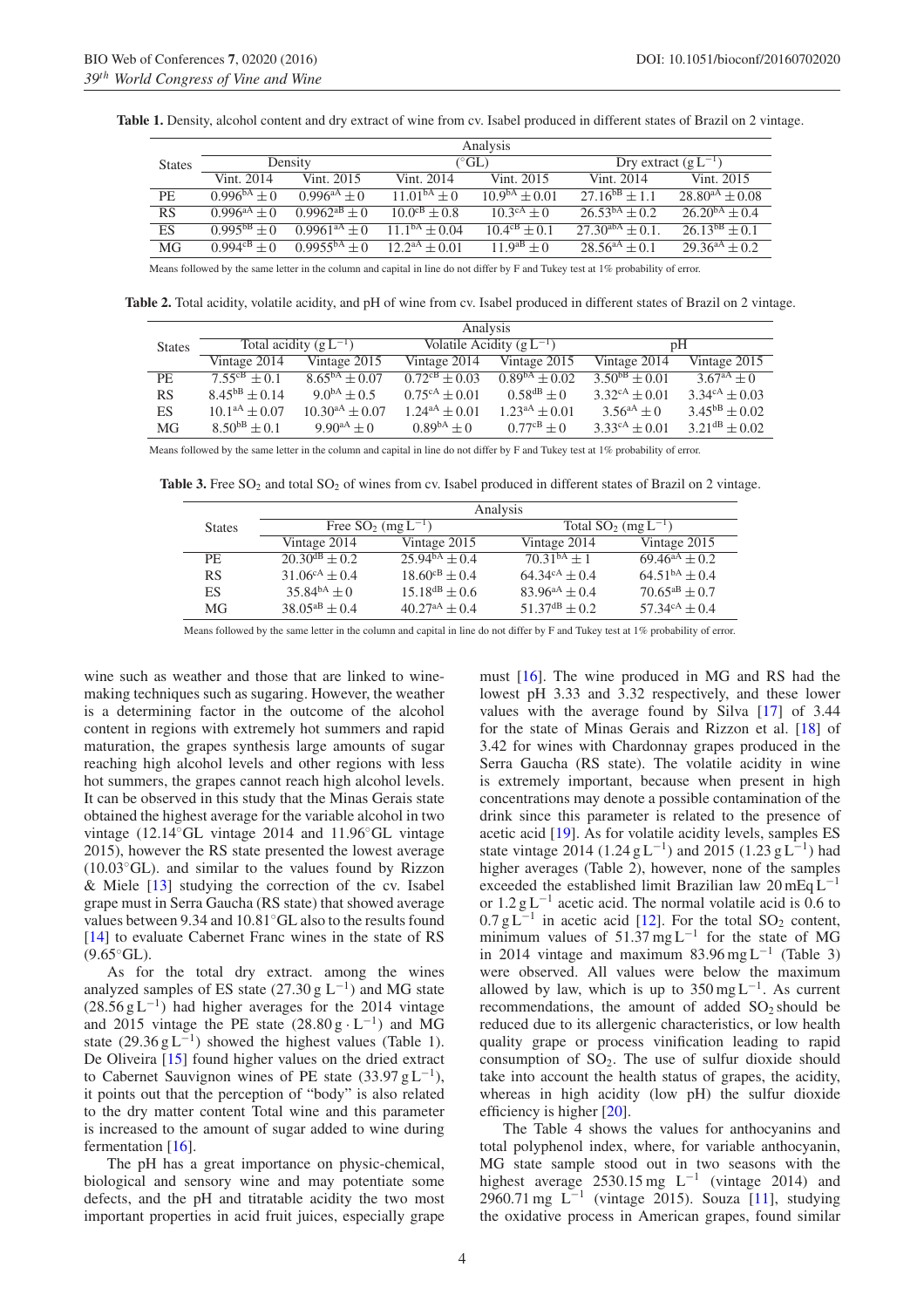|               |                                   | Analysis                        |                                    |                       |
|---------------|-----------------------------------|---------------------------------|------------------------------------|-----------------------|
| <b>States</b> |                                   | Anthocyanin $(mg L^{-1})$       | Polyphenol $(g L^{-1})$            |                       |
|               | Vintage 2014                      | Vintage 2015                    | Vintage 2014                       | Vintage 2015          |
| <b>RS</b>     | $1757.8^{bB} + 14.32$             | $2470.0^{bA} \pm 104.07$        | $\sqrt{67.2}$ <sup>cA</sup> ± 0.66 | $64.46^{cB} \pm 1.44$ |
| <b>PE</b>     | $511.82^{cB} + 16.54$             | $1354.83^{\text{cA}} \pm 39.14$ | $52.6^{\text{dA}} \pm 0.63$        | $47.70^{dB} + 0.57$   |
| ES            | $375.44$ <sup>dB</sup> $\pm$ 0.78 | $502.07da + 2.75$               | $115.7^{aB} \pm 0.30$              | $118.5^{aA} \pm 1.07$ |
| MG            | $2530.15^{aB} \pm 3.43$           | $2960.71^{aA} \pm 4.14$         | $84.56^{bB} + 0.32$                | $96.8^{bA} \pm 0.29$  |

**Table 4.** Anthocyanins and total polyphenols, from cv. wines Isabel, produced in different states of Brazil on 2 vintage.

Means followed by the same letter in the column and capital in line do not differ by F and Tukey test at 1% probability of error.

**Table 5.** Color Index and hue (tone) wines from cv. Isabel produced in different states of Brazil on 2 vintage.

|               |                               |                               | Analysis                  |                             |
|---------------|-------------------------------|-------------------------------|---------------------------|-----------------------------|
| <b>States</b> | Color index                   |                               |                           | Hue                         |
|               | Vintage 2014                  | Vintage 2015                  | Vintage 2014              | Vintage 2015                |
| RS            | $\sqrt{8.25}^{bA}$ + 0.45     | $7.76^{\text{bA}} + 0.22$     | $7.5^{\text{bA}} + 0.41$  | $7.09bA \pm 0.20$           |
| <b>PE</b>     | $5.97^{\text{cA}} \pm 0.28$   | 6.29 <sup>cA</sup> $\pm$ 0.21 | $5.41^{\text{cA}} + 0.25$ | $5.68^{\text{cA}} \pm 0.19$ |
| ES            | 4.57 <sup>dA</sup> $\pm$ 0.14 | $4.81^{dA} \pm 0.04$          | $4.21^{dA} + 0.12$        | $4.21^{dA} \pm 0.03$        |
| MG            | $13.22^{aB} + 0.02$           | $17.69^{aA} + 0.01$           | $11.88^{aB} + 0.01$       | $15.97^{\text{aA}} + 0.01$  |

Means followed by the same letter in the column and capital in line do not differ by F and Tukey test at 1% probability of error.

**Table 6.** Organic acids determined by high-performance liquid chromatography (HPLC) coupled with DAD cv. Isabel wine samples produced in different regions of Brazil.

|              |                                 |                                |                                  | Acids $(g \cdot L^{-1})$          |                                  |                                  |
|--------------|---------------------------------|--------------------------------|----------------------------------|-----------------------------------|----------------------------------|----------------------------------|
| <b>State</b> |                                 | Acetic                         |                                  | Citric                            | Lactic                           |                                  |
|              | 2014                            | 2015                           | 2014                             | 2015                              | 2014                             | 2015                             |
| PE           | $308.2 \pm 25.0^{\text{abB}}$   | $402.6 \pm 11.2$ <sup>aA</sup> | $270.6 \pm 164.0^{\text{bA}}$    | $195.2 \pm 15.7^{\text{cA}}$      | $3575.3 \pm 88.7$ <sup>aB</sup>  | $6879.2 \pm 12.1^{\text{aA}}$    |
| <b>RS</b>    | $293.0 \pm 22.9^{\text{abA}}$   | $257.26 \pm 22.5^{bA}$         | $66.6 \pm 3.9^{bB}$              | $434.33 \pm 41.2$ <sup>bA</sup>   | $1566.6 \pm 58.4$ <sup>bB</sup>  | $2061.6 \pm 40.1bA$              |
| ES           | $369.2 \pm 27.1$ <sup>aA</sup>  | $356.5 \pm 24.9^{\text{aA}}$   | $786.0 \pm 68.1$ <sup>aA</sup>   | $669.4 \pm 83.7$ <sup>aA</sup>    | $757.9 \pm 40.3$ <sup>dA</sup>   | $818.6 \pm 33.4$ <sup>cA</sup>   |
| <b>MG</b>    | $287.13 \pm 36.0^{\text{b}}$    | $346.8 \pm 35.0^{\text{aA}}$   | $100.86 \pm 0.67^{\text{bA}}$    | <b>ND</b>                         | $1405.2 \pm 84.4^{\text{cB}}$    | $2182.1 \pm 25.8^{\text{bA}}$    |
|              |                                 |                                |                                  | Acids $(g \cdot L^{-1})$          |                                  |                                  |
|              |                                 | Malic                          |                                  | Succinic                          | Tartaric                         |                                  |
|              | 2014                            | 2015                           | 2014                             | 2015                              | 2014                             | 2015                             |
| <b>PE</b>    | ND.                             | $37.66 \pm 8.4^{\rm bA}$       | $1360.5 \pm 121.4^{\text{cB}}$   | $1874.0 \pm 52.83$ <sup>aA</sup>  | $2642.0 \pm 383.0^{bca}$         | $2371.4 \pm 236.4^{\text{bA}}$   |
| <b>RS</b>    | <b>ND</b>                       | ND.                            | $835.6 \pm 121.7$ <sup>dA</sup>  | $619.3 \pm 86.4^{\text{cA}}$      | $3172.7 \pm 100.6$ <sup>bB</sup> | $3720.2 \pm 320.3$ <sup>aA</sup> |
| <b>ES</b>    | $3367.2 \pm 24.8$ <sup>aB</sup> | $3223.0 \pm 56.5^{\text{ab}}$  | $1781.0 \pm 107.3$ <sup>bA</sup> | $1507.6 \pm 121.9$ <sup>abB</sup> | $2319.8 \pm 433.4^{\text{cA}}$   | $2125.1 \pm 336.5^{bA}$          |
| MG           | ND                              | ND.                            | $2275.3 \pm 248.6$ <sup>aA</sup> | $1287.4 \pm 37.1$ <sup>bB</sup>   | $4736.6 \pm 202.5$ <sup>aA</sup> | $3929.2 \pm 49.5$ <sup>aB</sup>  |

ND: Not Detected. Means followed by the same letter between states in the same crop and capital to the same state between crops do not differ by F and Tukey test at 5% probability of error.

averages ranging from 2748 mg L<sup>-1</sup> till 707 mg L<sup>-1</sup>. The ES state had the lowest averages in relation to anthocyanins  $375.44 \text{ mg}$ . L<sup>-1</sup> (vintage 2014) and 502.07 mg L<sup>-1</sup> (vintage 2015), results higher than those found by Sousa [\[10\]](#page-7-4), which found 150.93 mg  $L^{-1}$  in Isabel wines in ES state. It can be seen that for all samples the anthocyanins values decreased from one harvest to another. Queiroz [\[21](#page-7-15)], studying the evolution of Porto wine observed a tendency to decrease the values of all anthocyanins which is generally indicative of the formation of more stable compounds, which originally formed. The total polyphenols index shows a wide variation between the samples of each state and between vintages and the Espírito Santo state presented the highest average 115.7 (vintage 2014) and 118.5 g  $L^{-1}$  (vintage 2015). Rizzon et al. [\[1\]](#page-6-0) evaluated the wine produced with different cultivar Isabel and identified polyphenols in different yields ranging from 13.6 g  $L^{-1}$  to 30.4 g  $L^{-1}$ . These levels were low according to the authors, showing reduced content of these components in grapes, they explain that this variation may be due to the difficulties to control the various factors involved as the genetic characteristics of the grapes, the winery location, soil and climatic conditions, winemaking process, aging. Freitas [\[22](#page-7-16)], evaluating the evolution of phenolic compounds in the conservation of red wines of RS state, found that the concentration of total polyphenols ranged between cultivars being Cabernet Sauvignon 2329.8 mg L<sup>-1</sup>, Merlot 2209.7 mg L<sup>-1</sup> and Tannat 1448.8 mg  $L^{-1}$ .

In American group of grapes, the anthocyanin is generally connected to two glucose molecules in the form of diglycoside, and these are red pigments responsible for the coloration of red wines [\[1\]](#page-6-0). As well as polyphenols, anthocyanins values resulted in differences between vintage and between states (Table 4) and to this variable, the MG state sample obtained the highest average in the vintage of 2014 (2530.15 mg  $L^{-1}$ ) and vintage 2015 (2960.71 mg L<sup>-1</sup>). Consequently, the color intensity (13.22/17.69 and 2014/2015) and the pitch (11.88/15.97 and 2014/2015) were higher in those samples indicating a greater amount of the natural pigment in wines (Table 5). Rizzon & Miele [\[13](#page-7-7)], evaluating wine from cv. Isabel from Serra Gaucha (RS state), found differences between vintage for anthocyanin variable (from 104.5 to 203.6 mg  $L^{-1}$ ) and consequently also found differences in the intensity of color and hue, the same as when the authors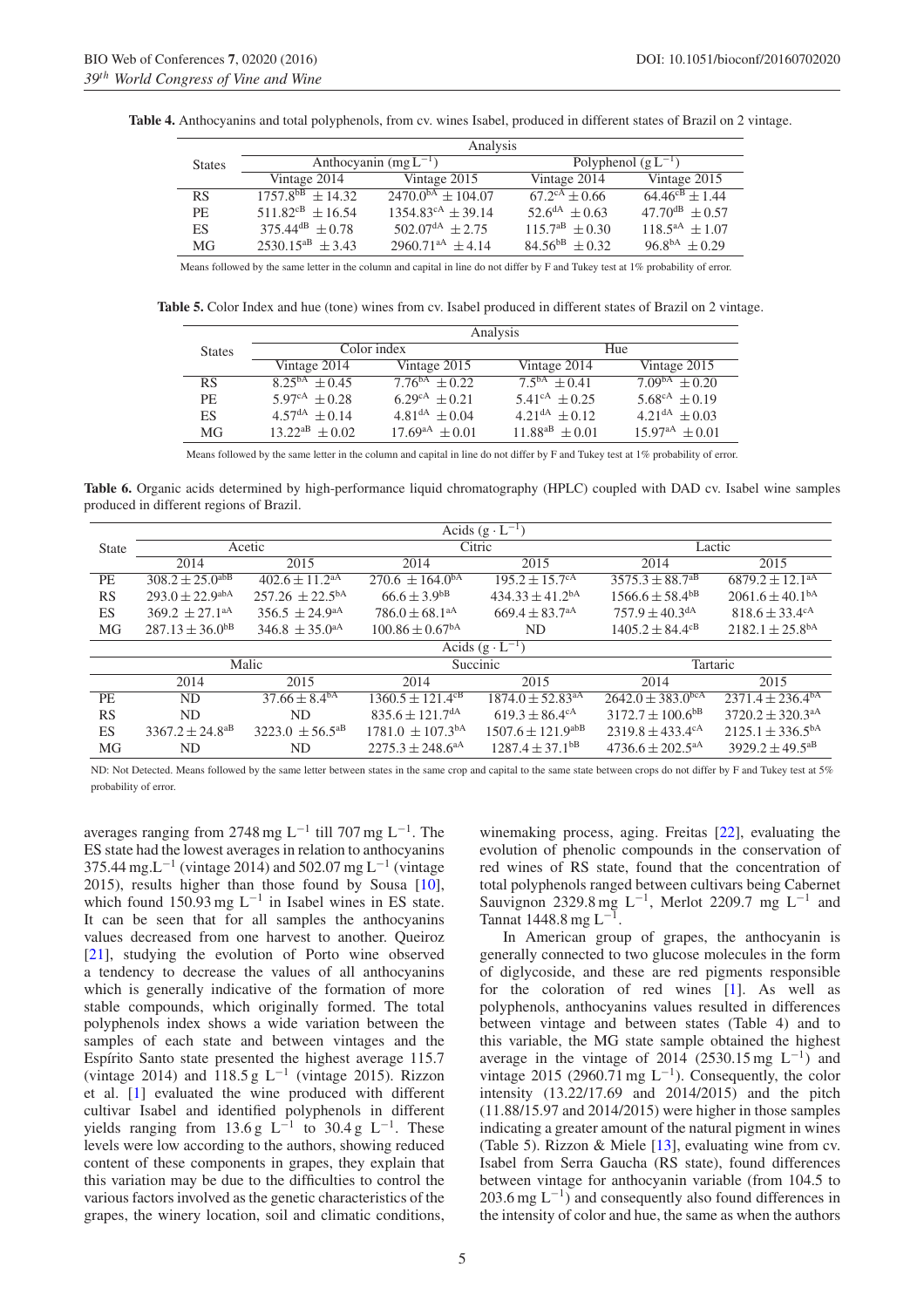|                                      |                               |                                                                                                                               |                                |                                | Samples                        |                               |                                 |                               |
|--------------------------------------|-------------------------------|-------------------------------------------------------------------------------------------------------------------------------|--------------------------------|--------------------------------|--------------------------------|-------------------------------|---------------------------------|-------------------------------|
| Phenolic compounds $mg \cdot L^{-1}$ | PE 2014                       | PE 2015                                                                                                                       | RS 2014                        | RS 2015                        | ES 2014                        | ES 2015                       | MG 2014                         | MG 2015                       |
| Flavonoids                           |                               |                                                                                                                               |                                |                                |                                |                               |                                 |                               |
| 1 Epicatechin Gallate                | $1.73 \pm 0.26$ <sup>ns</sup> | $1.2 \pm 0.14^{\text{ns}}$                                                                                                    | $1.23 \pm 0.09$ <sup>ns</sup>  | $3.1 \pm 0.28$ <sup>ns</sup>   | 5.36 $\pm$ 1.49 <sup>ns</sup>  | $1.06 \pm 0.33$ <sup>ns</sup> | $5.1 \pm 3.53$ <sup>ns</sup>    | $1.3 \pm 0.1^{\text{ns}}$     |
| 2 Epigallocatechin Gallate           | $2.5\pm0.0^{\rm ns}$          | $6.36 \pm 0.16$                                                                                                               | $1.7 \pm 0.14$ <sup>ns</sup>   | $2.4 \pm 0.08$ <sup>ns</sup>   | $3.83 \pm 0.3$ <sup>ns</sup>   | $4.6 \pm 1.06$ <sup>ns</sup>  | $10.23 \pm 6.97$ <sup>ns</sup>  | $3.86 \pm 1.2$ <sup>ns</sup>  |
| Total de flavonoids                  | 4.23                          | 7.56                                                                                                                          | 2.93                           | 5.5                            | 9.19                           | 5.66                          | 15.33                           | 5.15                          |
| Flavonoids                           |                               |                                                                                                                               |                                |                                |                                |                               |                                 |                               |
| 3 Kaempferol-3-O-glucosid            | $0.5 \pm 0$ <sup>ns</sup>     |                                                                                                                               | $4.16 \pm 0.1^{\text{ns}}$     | $4.8 \pm 0.16$ <sup>ns</sup>   | $0.3 \pm 0.2^{\rm ns}$         | $0.2 \pm 0.09$ <sup>ns</sup>  | $4.06 \pm 3.77$ <sup>ns</sup>   | $1.86 \pm 0.4$ <sup>ns</sup>  |
| 4 Isorhamnetin-3-O-glucoside         | $3.76\pm0.37^{\rm ns}$        |                                                                                                                               | $12.93 \pm 0.7$ <sup>ns</sup>  | $17.6\pm0.7^{\rm ns}$          | $2.06 \pm 0.3$ <sup>ns</sup>   | $2.03 \pm 0.1$ <sup>ns</sup>  | $20.5 \pm 15.2^{\text{ns}}$     | $10.4\pm1.8^{\rm ns}$         |
| 5 Myricetin-3-O-glucoside            | $1.6 \pm 0.14$ <sup>ns</sup>  | $2.73 \pm 0.3$ <sup>ns</sup><br>$2.66 \pm 0.2$ <sup>ns</sup><br>$1.4 \pm 0.14$ <sup>ns</sup><br>$2.86 \pm 0.12$ <sup>ns</sup> | $6.23 \pm 0.2$ <sup>ns</sup>   | $7.96 \pm 0.1^{ns}$            | $0.76 \pm 0.3$ <sup>ns</sup>   | $1.16 \pm 0.2$ <sup>ns</sup>  | $11.7 \pm 9.12^{\text{ns}}$     | $5.06 \pm 0.26$ <sup>ns</sup> |
| 6 Quercetin Pyranose                 | $0.43 \pm 0.04$ <sup>ns</sup> |                                                                                                                               | $1.4 \pm 0.14$ <sup>ns</sup>   | $1.5 \pm 0.04$ <sup>ns</sup>   | $0.73 \pm 0.1$ <sup>ns</sup>   | $1.73 \pm 0.4$ <sup>ns</sup>  | $4.56 \pm 2.99$ <sup>ns</sup>   | $1.73 \pm 0.4$ <sup>ns</sup>  |
| 7 Quercetin                          | $0.5 \pm 0.08$ <sup>ns</sup>  | $0.2\pm0.04^{\rm ns}$                                                                                                         | $0.3 \pm 0$ <sup>ns</sup>      | $0.2 \pm 0.04$ <sup>ns</sup>   | $0.46 \pm 0.1$ <sup>ns</sup>   | $0.83 \pm 0.1$ <sup>ns</sup>  | $1.06 \pm 0.51$ <sup>ns</sup>   | $0.83 \pm 0.1$ <sup>ns</sup>  |
| 8 Rutin                              | $0.36 \pm 0.04^{ns}$          | $0.36\pm0.1^{\rm ns}$                                                                                                         | $0.6 \pm 0.09$ <sup>ns</sup>   | $0.93 \pm 0.0^{\text{ns}}$     | $0.56 \pm 0.1^{ns}$            | $0.7 \pm 0.08$ <sup>as</sup>  | $3.46 \pm 3.13$ <sup>ns</sup>   | $1.33 \pm 0.5$ <sup>ns</sup>  |
| Total of flavanois                   | 7.15                          | 10.21                                                                                                                         | 25.62                          | 32.99                          | 4.87                           | 6.65                          | 45.34                           | 21.21                         |
| Anthocyanins                         |                               |                                                                                                                               |                                |                                |                                |                               |                                 |                               |
| 9 Pelargonidin-3-O-glucoside         | $\mathbb{R}$                  | $0.66 \pm 0.08$ <sup>ns</sup>                                                                                                 | $1.3 \pm 0.36$ <sup>ns</sup>   | $3.73 \pm 0.04$ <sup>ns</sup>  | $0.73 \pm 0.04$ <sup>ns</sup>  | $2.4 \pm 0.92^{\text{ns}}$    | 43.13 $\pm$ 38.7 <sup>ms</sup>  | $12.1 \pm 2.4^{\text{ns}}$    |
| 10 Malvidin 3.5-di-O-glucoside       | $1.46\pm0.04^{\mathrm{bB}}$   | $8.1 \pm 0.16^{bA}$                                                                                                           | $6.4 \pm 0.16$ <sup>aB</sup>   | $12.36 \pm 0.32$ <sup>aA</sup> | $5.53 \pm 0.04$ <sup>aA</sup>  | $1.3 \pm 0.57$ <sup>cB</sup>  | $3.33 \pm 3.08$ <sup>abA</sup>  | $1.3 \pm 0.21$ <sup>cA</sup>  |
| 11 Petunidin-3-O-glucoside           | $1.2 \pm 0.14^{bB}$           |                                                                                                                               | $8.33 \pm 0.23$ <sup>abA</sup> | $14.2 \pm 0.45$ <sup>abA</sup> | 7.43 $\pm$ 0.18 <sup>abA</sup> | $2.1 \pm 0.94^{\text{bA}}$    | $13.76 \pm 12.26$ <sup>aA</sup> | $4.53 \pm 0.9^{\text{bA}}$    |
| 12 Malvidin-3-glucoside              | $1.03 \pm 0.12^{bA}$          | $22.36 \pm 0.46$ <sup>aA</sup><br>$2.13 \pm 0.04$ <sup>bA</sup>                                                               | $2.86 \pm 0.18^{bB}$           | $7.36 \pm 0.26^{bA}$           | $3.73 \pm 0.09^{bA}$           | $1.9 \pm 0.74^{\text{bA}}$    | $49.82 \pm 10.56$ <sup>aA</sup> | $43.1 \pm 8.1$ <sup>aB</sup>  |
| 13 Peonidin-3-O-glucoside            | $\triangleq$                  | $0.4 \pm 5.55$ <sup>ns</sup>                                                                                                  | $\Xi$                          | $0.53 \pm 0.04$ <sup>ns</sup>  | $0.6\pm0^{\rm ns}$             | $0.7 \pm 0.29$ <sup>ns</sup>  | $14.4 \pm 13.03$ <sup>ns</sup>  | $4.5\pm0.94^{\rm ns}$         |
| 14 Petunidin-3-O-glucoside chloride  | $0.43\pm0.04^{\rm ns}$        | $0.53 \pm 0.04$ <sup>ns</sup>                                                                                                 | $1.46 \pm 0.30$ <sup>ns</sup>  | $3.66 \pm 0.04^{ns}$           | $0.46 \pm 0.04$ <sup>ns</sup>  | $0.2 \pm 0.04^{ns}$           | $3.73 \pm 3.32^{\text{ns}}$     | $0.7 \pm 0.12$ <sup>ns</sup>  |
| 15 Cyanidin-3.5-di-O-glucoside       | $\mathsf{R}$                  | $14.06 \pm 0.3$ <sup>aA</sup>                                                                                                 | $1.23 \pm 0.04^{bB}$           | $1.56 \pm 0.04^{bA}$           | $8.1 \pm 0.14$ <sup>aA</sup>   | g                             | g                               | g                             |
| $16$ Cyanidin-3-O-glucoside          | $6.2\pm1.63^{\mathrm{bB}}$    | $44.36 \pm 0.74^{\text{bA}}$                                                                                                  | $116.0 \pm 4.18$ <sup>aB</sup> | $182.3 \pm 4.58$ <sup>aA</sup> | $13.8 \pm 0.24$ <sup>cA</sup>  | g                             | g                               | g                             |
| Total of anthocyanins                | 10.32                         | 92.6                                                                                                                          | 137.58                         | 225.7                          | 40.38                          | 8.6                           | 128.17                          | 66.23                         |
| Phenolic acids                       |                               |                                                                                                                               |                                |                                |                                |                               |                                 |                               |
| 17 Gallic acid                       | $21.2 \pm 0.48$ <sup>ns</sup> | $17.53 \pm 0.3$ <sup>ns</sup>                                                                                                 | $16.06 \pm 1.53$ <sup>ns</sup> | $26.26 \pm 0.23$ <sup>ns</sup> | $9.86 \pm 0.16$ <sup>ns</sup>  | $3.93 \pm 1.6^{\circ\circ}$   | $22.2 \pm 20.57$ <sup>ns</sup>  | $10.16 \pm 1.79^{\text{ns}}$  |
| 18 Caffeic acid                      | $.66 \pm 0.09^{hA}$           | $3.9 \pm 0.14$ <sup>aA</sup>                                                                                                  | $3.76 \pm 0.20^{bA}$           | $4.50 \pm 0.24$ <sup>aA</sup>  | $3.90 \pm 2.48^{\text{bA}}$    | $4.83 \pm 1.12$ <sup>aA</sup> | $9.8 \pm 4.66$ <sup>aA</sup>    | $2.56 \pm 0.86$ <sup>aB</sup> |
| 19 Cinnamic acid                     | 5.13 $\pm$ 0.32 <sup>ns</sup> | $1.1\pm0^\mathrm{ns}$                                                                                                         | $6.36 \pm 0.49$ <sup>ns</sup>  | $3.13 \pm 0.04^{ns}$           | $0.16 \pm 0.04$ <sup>ns</sup>  | $0.6 \pm 0.37$ <sup>ns</sup>  | $8.93 \pm 7.82$ <sup>ns</sup>   | $1.16 \pm 0.2^{\text{ns}}$    |
| 20 Chlorogenic acid                  | $34.3 \pm 1.04^{bA}$          | $20.70 \pm 0.53$ <sup>aB</sup>                                                                                                | $73.43 \pm 1.32$ <sup>aA</sup> | $22.83 \pm 0.46$ <sup>aB</sup> | $22.43 \pm 0.38$ <sup>cA</sup> | $8.50 \pm 2.99$ <sup>bB</sup> | $10.43 \pm 8.46$ <sup>dA</sup>  | $8 \pm 1.57^{\text{bA}}$      |
| 21 P-coumaric acid                   | $24.1 \pm 1.48$ <sup>ns</sup> | $14.33 \pm 0.4^{\text{ns}}$                                                                                                   | $15.9\pm0.08^{\rm ns}$         | $8.16 \pm 0.16$ <sup>ns</sup>  | $7.2 \pm 0.14$ <sup>ns</sup>   | $3.36 \pm 1.09$ <sup>ns</sup> | $6.4 \pm 5.37$ <sup>ns</sup>    | $6.36 \pm 1.59$ <sup>ns</sup> |
| Total of phenolic acids              | 86.39                         | 57.56                                                                                                                         | 115.51                         | 64.88                          | 43.55                          | 21.22                         | 57.76                           | 28.24                         |
| <b>Stilbenes</b>                     |                               |                                                                                                                               |                                |                                |                                |                               |                                 |                               |
| 23 Trans-Resveratrol                 | $0.86 \pm 0.12$ <sup>ns</sup> | $0.4 \pm 0.05$ <sup>as</sup>                                                                                                  | $1.16 \pm 0.04$ <sup>ns</sup>  | $1.1 \pm 0$ <sup>ns</sup>      | $0.3 \pm 0$ <sup>ns</sup>      | $0.56 \pm 0.09$ <sup>ns</sup> | $0.83 \pm 0.4$ <sup>ns</sup>    | $0.5 \pm 0.14$ <sup>ns</sup>  |
| Total of stilbenes                   | 0.86                          | 0.4                                                                                                                           | 1.16                           |                                | $0.\overline{3}$               | 0.56                          | 0.83                            | 0.5                           |
| Total                                | 108.96                        | 168.33                                                                                                                        | 282.8                          | 330.17                         | 98.29                          | 42.69                         | 247.43                          | 121.33                        |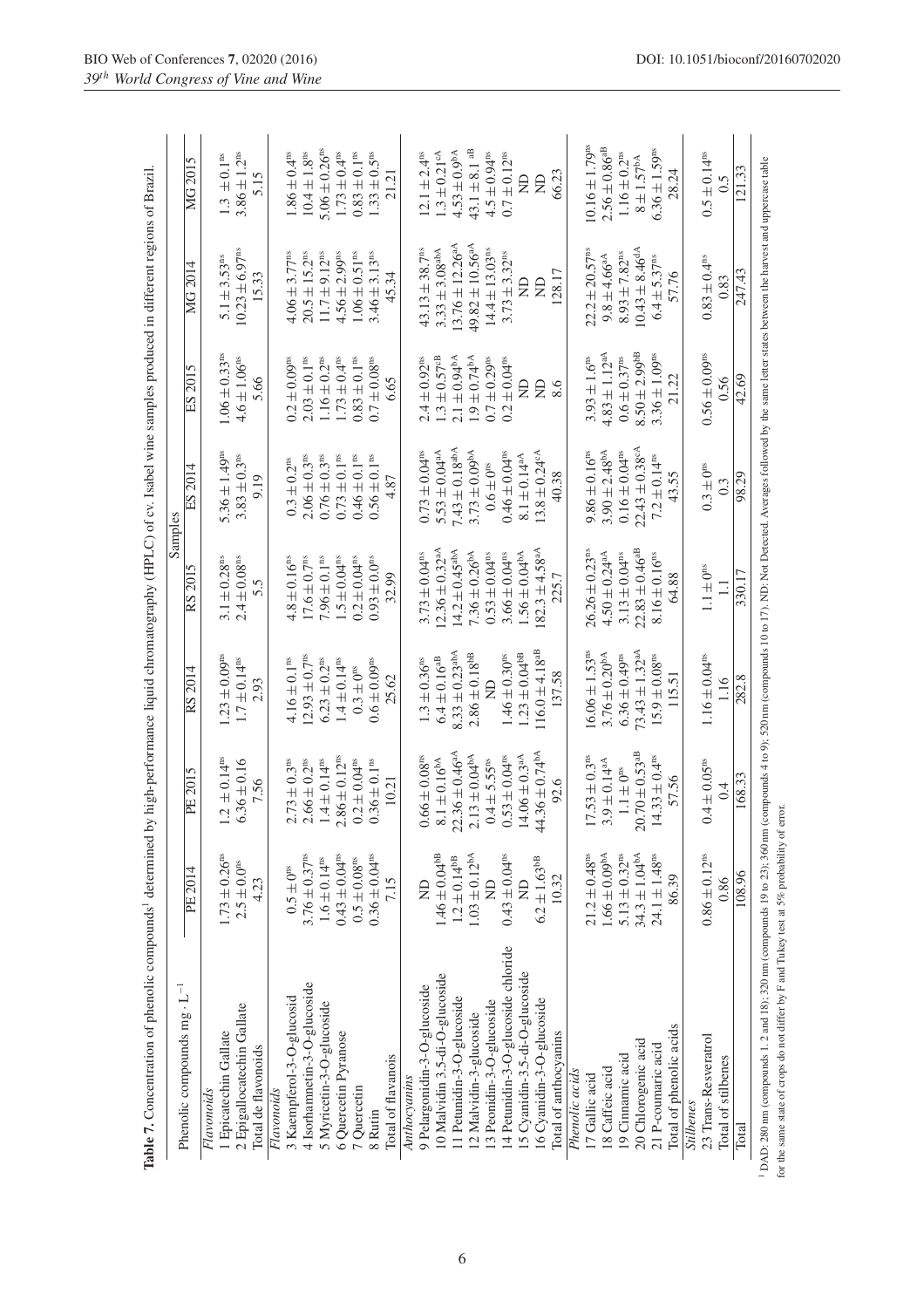evaluated Cabernet Sauvignon wine anthocyanin found values ranging from 361-430 mg L<sup>-1</sup> [\[14](#page-7-8)]. Once extracted for wine, anthocyanins, catechins and tannins are gradually converted, including pigmented tannins; these reactions are responsible for color and flavor changes observed during aging wine [\[23](#page-7-17)].

The results for the organic acid content of the analyzed wines are shown in Table 6. The principal acids found in the samples were the tartaric and lactic acids, the MG state obtained the highest values of tartaric acid for both vintage 2014 (4736.  $6 \text{ g L}^{-1}$ ) as the vintage 2015 (3929.2 g L<sup>-1</sup>). The ES state had the lowest averages were observed 2319.8 g L<sup>-1</sup> vintage in 2014 and 2125.1 g L<sup>-1</sup> in vintage 2015. Related to the lactic acid the highest averages were observed for PE state (3575.3 and 6879.2  $g L^{-1}$ ) and the lowest for the ES state (757.9 and 818.6  $g L^{-1}$ ) vintage 2014 and 2015 respectively. Malic acid was not detected in samples of Pernambuco vintage 2014. Rio Grande do Sul and Minas Gerais vintage 2014 and 2015. Representing a large part of total acids, the tartaric and malic acids are the two main acids found in grapes, the concentrations of these acids are linked to maturation of grape variety and the manufacturing process [24.25]. Studies by Lima et al. [\[26\]](#page-7-18), with grape juice showed total amounts of organic acids ranging from 8.64 to 12.04 g L<sup>-1</sup>.

In relation to acetic acid, the values were between 287.13 g L<sup>-1</sup> (MG) to 369.2 g L<sup>-1</sup> (ES) for vintage 2014 and 257.13 g  $L^{-1}$  to 402.6 g  $L^{-1}$  vintage 2015. The acid acetic is not desirable in high concentrations; it can refer the contamination and a lack of care during handling of raw materials or lack of hygiene during the wine making process [\[27\]](#page-7-19). Phenolic acids (especially cinnamic acid) are the main phenolic compounds in grape pulp in juices and wines. Anthocyanins located in the grapes skins. flavonols are constituent of the skins, stems and leaves, as well as catechins and tannins, which are also present in seeds and need to pass through a maceration phase to be, extracted [\[28](#page-7-20)].

In relation to total polyphenols (Table 7) found, the values are different for all states, and the Rio Grande do Sul state samples had the highest values (330.17 and  $282.6$  mg L<sup>-1</sup>), and samples of the Espírito Santo state had the lowest values (42.69 and 98.29 mg L<sup>-1</sup>). Seruga et al [\[29](#page-7-21)], evaluating wines made from *Vitis vinifera* grapes grown in different geographical region of Croatia, noted variations in the amount of polyphenols to the different places, the same correlated antioxidant activity with high content of polyphenols total, this suggests that the antioxidant activity is derived of different phenolic compounds present in wine.

For trans-stilbene resveratrol samples did not differ significantly, however, the highest value was  $1.16 \text{ mg } L^{-1}$ in the sample of the Rio Grande do Sul state. Nixdorf and Gutiérrez [[30\]](#page-7-22), studying wine cultivar Isabel found values for oxidizing activity between 2.5 to 6.25 mmol  $L^{-1}$  and rated a low value in the medium compared with other red wines, where values ranging from 1.2 to 25.5 mmol  $L^{-1}$ . Souto et al. [\[31](#page-7-23)] analyzed 36 samples of wines produced in the south region of Brazil and found that resveratrol concentrations ranged from 0.82 to 5.43 mg  $L^{-1}$ . Lucena et al. [\[32](#page-7-24)] evaluated different wines and found values of  $0.69$  mg L<sup>-1</sup> for wine Syrah,  $0.04$  mg L<sup>-1</sup> to grow Cabernet Sauvignon and  $1.26$  mg L<sup>-1</sup> for Merlot. According to Goldberg et al. [\[33\]](#page-7-25), resveratrol synthesized by vine has higher concentrations in the berry skin, being extracted and transferred to the wine during fermentation and maceration processes, the low levels can be explained by the time of fermentation and maceration during the winemaking.

Regarding the anthocyanins, the Rio Grande do Sul state obtained the highest total values for the two analyzed vintage (137.58 and 225.7 mg  $L^{-1}$ ) being the cyanidin-3-O-glucoside compound was the anthocyanin presented the highest value 116.0 mg L<sup>−</sup><sup>1</sup> vintage 2014 and 182.3 mg L<sup>−</sup><sup>1</sup> vintage 2015. To the compound malvidin-3-O-glucoside, the Minas Gerais state stood out and found 49.83 mg L<sup>-1</sup> for vintage 2014 and 43.1 mg L<sup>-1</sup> for vintage 2015 (Table 7). Nixdorf and Gutiérrez [[30\]](#page-7-22) found total anthocyanins values for Isabel cultivar wines from 149.76 to 212.78 mg L<sup>−</sup><sup>1</sup> to the Rio Grande do Sul state and from 14.41 to 2.65 mg L<sup>-1</sup> for Parana state. Castilhos et al. [\[34\]](#page-7-26), studied the influence of the pre-drying under the phenolic compounds in wine made from grapes of BRS Carmen and Bordô, and found that the total number of anthocyanins varies in accordance with procedures for the production of wine when compared the traditional procedure with pre-drying found that the BRS Carmen ranged from 301.2 to 199.6 mg L<sup>-1</sup>, and wine from cv. Bordô 415 to 273.5 mg  $L^{-1}$ .

Quercentin, the more common flavonol in the grapes, abundant in the leaves and is also present in the skin and stems. Its concentration may be increased in the grape berries exposing them to sunlight. Catechin and quercetin can increase the color stability of new wines and also have antioxidant properties similar to resveratrol [\[23\]](#page-7-17). The groups of phenolic compounds flavonols and flavanols showed no significant differences in any treatment (Table 7). Ruiz-García et al.  $[35]$  $[35]$ , studying wines produced from grapes cultivar L. Monastrell (*Vitis vinifera*) in 2009 and 2010 in Spain, identified a total of anthocyanin 431.5 mg L<sup>-1</sup> for the year 2009 and 257.5 mg L<sup>-1</sup> to 2010 in relation to flavonols identified whose the values were 54.5 mg L<sup>-1</sup> (2009), 51.7mg L<sup>-1</sup> (2010). The authors report that this difference occurred because the precipitation was higher in 2010 which could have reduced the concentration of phenolics in the skin.

## **4. Conclusion**

It is concluded that the wines produced from the cv. Isabel in the Espírito Santo state, have physicochemical characteristics very close to those of the wines produced in other table wine-producing regions of Brazil.

The wine showed physic-chemical differences between the crops in the same region, probably due to extrinsic factors to the winemaking process.

#### <span id="page-6-0"></span>**References**

- [1] L. A. Rizzon, A. Miele, J. Meneguso, Cienc. e Tec. Alim, **20** (2000)
- <span id="page-6-1"></span>[2] F. M, Tecchio, A. Miele, L.A. Rizzon, Cienc. Rural, **37** (2007)
- <span id="page-6-2"></span>[3] U. A. Camargo, Cong. Lat. Am. Vit. En, 195–199 (2005)
- <span id="page-6-3"></span>[4] Brasil, *Inst. Norm.*, DOU **24**, (1988)
- <span id="page-6-4"></span>[5] O.I.V, *Vine and Wine Outlook 2006–2012* **18**, (2012)